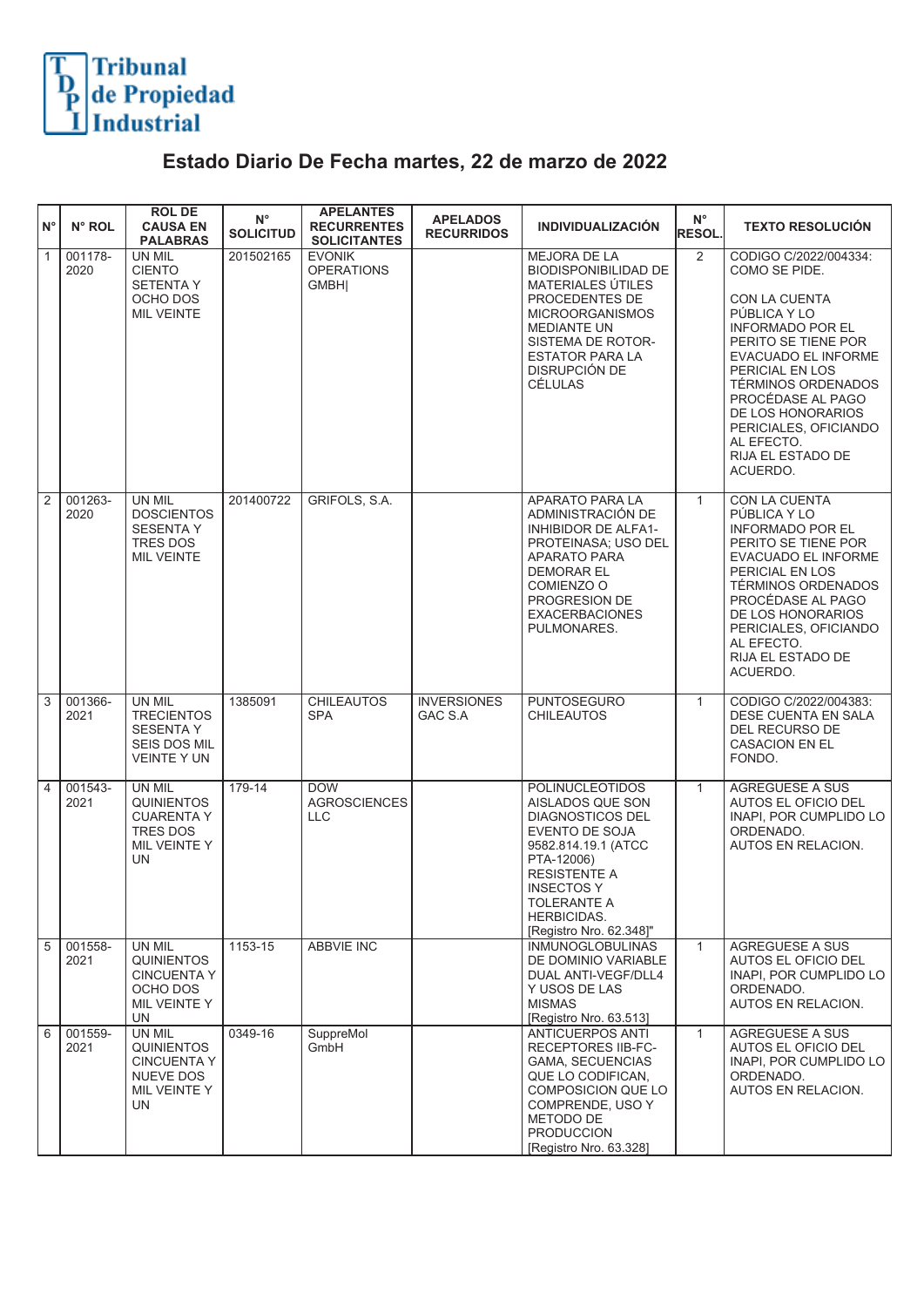| $N^{\circ}$    | N° ROL                             | <b>ROLDE</b><br><b>CAUSA EN</b><br><b>PALABRAS</b>                                             | $N^{\circ}$<br><b>SOLICITUD</b> | <b>APELANTES</b><br><b>RECURRENTES</b><br><b>SOLICITANTES</b> | <b>APELADOS</b><br><b>RECURRIDOS</b> | <b>INDIVIDUALIZACIÓN</b>                                                                                                                                                                                                                                                                                                                                                                                                                                                                                                                                                                                               | $N^{\circ}$<br><b>RESOL.</b> | <b>TEXTO RESOLUCIÓN</b>                                                                                    |
|----------------|------------------------------------|------------------------------------------------------------------------------------------------|---------------------------------|---------------------------------------------------------------|--------------------------------------|------------------------------------------------------------------------------------------------------------------------------------------------------------------------------------------------------------------------------------------------------------------------------------------------------------------------------------------------------------------------------------------------------------------------------------------------------------------------------------------------------------------------------------------------------------------------------------------------------------------------|------------------------------|------------------------------------------------------------------------------------------------------------|
| $\overline{7}$ | 001654-<br>2021                    | UN MIL<br><b>SEISCIENTOS</b><br><b>CINCUENTA Y</b><br><b>CUATRO DOS</b><br>MIL VEINTE Y<br>UN. | 201501988                       | <b>ROCHE</b><br><b>GLYCART AG</b>                             |                                      | <b>ANTICUERPOS</b><br><b>BIESPECIFICOS</b><br><b>BIVALENTES CONTRA</b><br>EL ANTIGENO<br><b>CARCINOEMBRIONARIO</b><br>(ACE) Y<br>MONOVALENTE<br>CONTRA CD3 QUE<br><b>ACTIVAN CELULAS T</b><br>DEL SISTEMA INMUNE<br>PARA RECONOCER Y<br><b>MATAR CELULAS</b><br><b>TUMORALES QUE</b><br><b>EXPRESEN EL</b><br>ANTIGENO ACE;<br>POLINUCLEOTIDOS;<br>POLIPEPTIDOS;<br><b>VECTOR: CELULA</b><br>HUESPED; METODO<br>PARA SU<br>PRODUCCION;<br><b>COMPOSICIONES</b><br><b>FARMACEUTICAS Y</b><br><b>METODO PAR INDUCIR</b><br>LA LISIS DE UNA<br>CELULA BLANCO<br><b>MEDIADO POR</b><br>CELULAS T.<br>[Registro Nro. 63450] | $\mathbf{1}$                 | <b>AGREGUESE A SUS</b><br>AUTOS EL OFICIO DEL<br>INAPI, POR CUMPLIDO LO<br>ORDENADO.<br>AUTOS EN RELACION. |
| 8              | 001655-<br>2021                    | UN MIL<br><b>SEISCIENTOS</b><br><b>CINCUENTA Y</b><br>CINCO DOS<br>MIL VEINTE Y<br>UN.         | 201501506                       | <b>ALNYLAM</b><br>PHARMACEUTICALS,<br>INC.                    |                                      | <b>COMPOSICIONES DE</b><br>ARNI DE PCSK9 Y<br>METODOS DE USOS<br>DE LAS MISMAS.<br>[Registro Nro. 63449]                                                                                                                                                                                                                                                                                                                                                                                                                                                                                                               | $\mathbf{1}$                 | <b>AGREGUESE A SUS</b><br>AUTOS EL OFICIO DEL<br>INAPI, POR CUMPLIDO LO<br>ORDENADO.<br>AUTOS EN RELACION. |
| 9              | 001660-<br>2021                    | UN MIL<br><b>SEISCIENTOS</b><br><b>SESENTA</b><br><b>DOS MIL</b><br><b>VEINTE Y UN</b>         | 201500500                       | <b>BRISTOL-</b><br><b>MYERS SQUIBB</b><br><b>COMPANY</b>      |                                      | PROTEINAS DEL<br>DOMINIO DE SOPORTE<br><b>BASADAS EN</b><br>FIBRONECTINA QUE<br>SE FIJAN A<br>MIOSTATINA.<br>[Registro Nro. 63209]                                                                                                                                                                                                                                                                                                                                                                                                                                                                                     | $\mathbf{1}$                 | <b>AGREGUESE A SUS</b><br>AUTOS EL OFICIO DEL<br>INAPI, POR CUMPLIDO LO<br>ORDENADO.<br>AUTOS EN RELACION. |
|                | 001670-<br>10 <sup>1</sup><br>2021 | UN MIL<br><b>SEISCIENTOS</b><br><b>SETENTA</b><br>DOS MIL<br>VEINTE Y UN                       | 201700814                       | F.HOFFMANN-<br>LA ROCHE AG                                    |                                      | <b>COMPUESTOS</b><br>DERIVADOS DE<br>TETRAHIDRO-<br>PIRIDO[3,4-B]INDOL,<br>MODULADORES DE<br>RECEPTORES DE<br>ESTROGENOS;<br><b>COMPOSICION</b><br><b>FARMACEUTICA QUE</b><br>LOS COMPRENDE;<br>PROCESO DE<br><b>FABRICACION DE LA</b><br><b>COMPOSICION; KIT</b><br>FARMACEUTICO; Y SU<br>USO EN EL<br><b>TRATAMIENTO DEL</b><br>CANCER<br>[Registro Nro. 63501]                                                                                                                                                                                                                                                      | $\mathbf{1}$                 | <b>AGREGUESE A SUS</b><br>AUTOS EL OFICIO DEL<br>INAPI, POR CUMPLIDO LO<br>ORDENADO.<br>AUTOS EN RELACION. |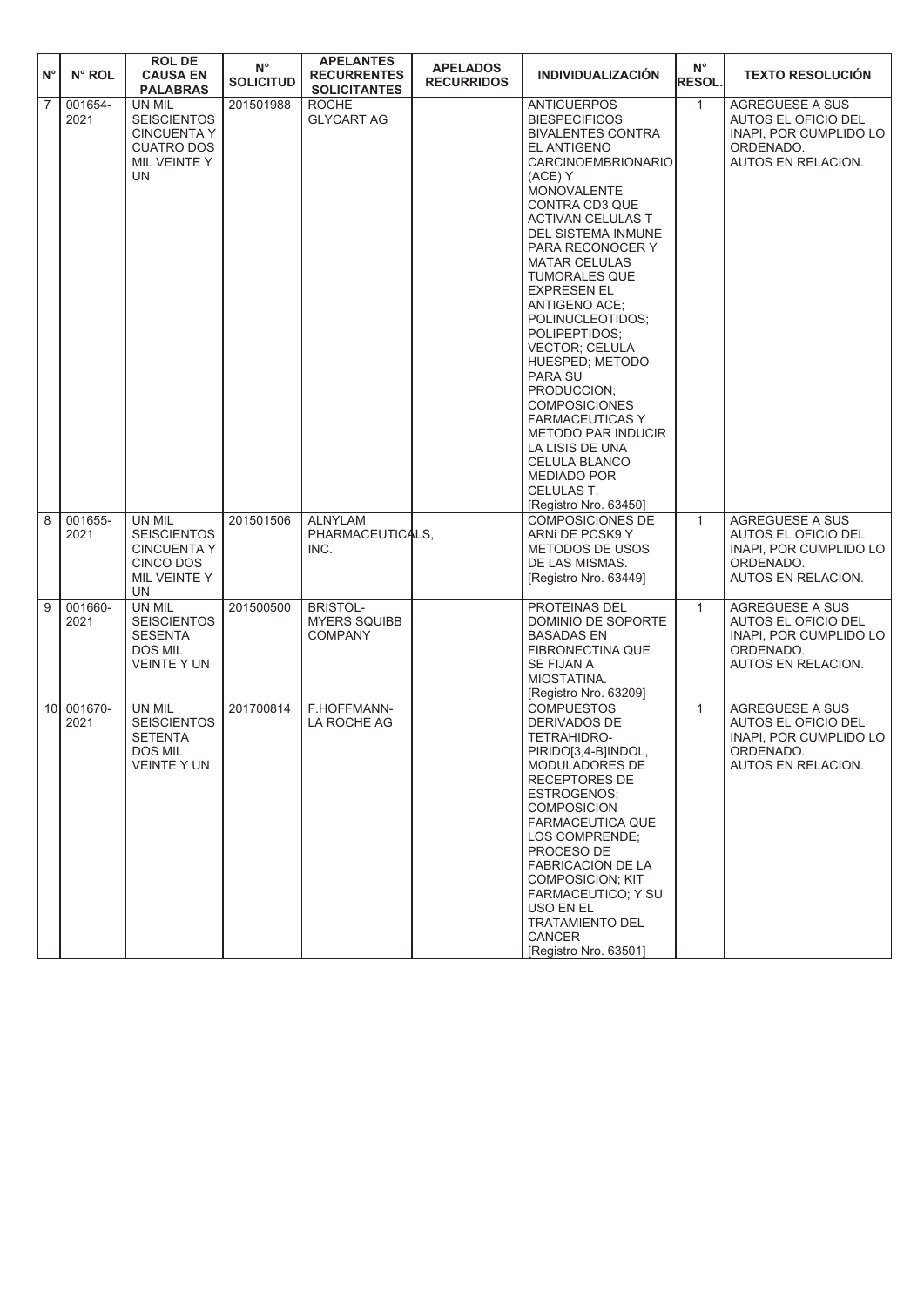| $N^{\circ}$ | N° ROL             | <b>ROLDE</b><br><b>CAUSA EN</b><br><b>PALABRAS</b>                                            | $N^{\circ}$<br><b>SOLICITUD</b> | <b>APELANTES</b><br><b>RECURRENTES</b><br><b>SOLICITANTES</b>                                | <b>APELADOS</b><br><b>RECURRIDOS</b> | <b>INDIVIDUALIZACIÓN</b>                                                                                                                                                                                                                                                                                                                                                                                                                                                                       | $N^{\circ}$<br><b>RESOL.</b> | <b>TEXTO RESOLUCIÓN</b>                                                                                           |
|-------------|--------------------|-----------------------------------------------------------------------------------------------|---------------------------------|----------------------------------------------------------------------------------------------|--------------------------------------|------------------------------------------------------------------------------------------------------------------------------------------------------------------------------------------------------------------------------------------------------------------------------------------------------------------------------------------------------------------------------------------------------------------------------------------------------------------------------------------------|------------------------------|-------------------------------------------------------------------------------------------------------------------|
| 11          | 001672-<br>2021    | UN MIL<br><b>SEISCIENTOS</b><br><b>SETENTA Y</b><br>DOS DOS MIL<br><b>VEINTE Y UN</b>         | 201503662                       | <b>HORIZON</b><br>ORPHAN LLC,<br>THE REGENTS<br>OF THE<br>UNIVERSITY OF<br><b>CALIFORNIA</b> |                                      | <b>FORMA DE</b><br><b>DOSIFICACION</b><br><b>FARMACEUTICA QUE</b><br><b>COMPRENDE UNA</b><br>PLURALIDAD DE<br><b>PERLAS</b><br>COMPRENDIENDO UNA<br>PARTICULA CENTRAL<br>CON BITARTRATO DE<br>CISTEAMINA Y UNA<br><b>MEMBRANA ENTERICA</b><br>QUE RODEA AL<br>NUCLEO, CON UN<br><b>TAMAÑO DE</b><br><b>DISTRIBUCION DE</b><br><b>PARTICULA</b><br>DETERMINADA;<br>PROCESO DE<br>PREPARACIÓN; Y SU<br><b>USO PARA EL</b><br><b>TRATAMIENTO DE</b><br><b>CISTINOSIS</b><br>[Registro Nro. 62911] | $\mathbf{1}$                 | <b>AGREGUESE A SUS</b><br>AUTOS EL OFICIO DEL<br>INAPI, POR CUMPLIDO LO<br>ORDENADO.<br>AUTOS EN RELACION.        |
|             | 12 001676-<br>2021 | UN MIL<br><b>SEISCIENTOS</b><br><b>SETENTA Y</b><br><b>SEIS DOS MIL</b><br><b>VEINTE Y UN</b> | 201502650                       | <b>CIBUS EUROPE</b><br>B.V., CIBUS US<br><b>LLC</b>                                          |                                      | MÉTODO PARA<br>AUMENTAR LA<br>EFICACIA DE LA<br><b>MODIFICACIÓN</b><br><b>GÉNICA EN CELULAS</b><br><b>VEGETALES</b><br><b>UTILIZANDO</b><br><b>ENDONUCLEASAS Y</b><br>REPARACIÓN GÉNICA<br><b>MEDIADA POR</b><br>OLIGONUCLEOTIDOS.<br>[Registro Nro. 63584]                                                                                                                                                                                                                                    | $\mathbf{1}$                 | <b>AGREGUESE A SUS</b><br>AUTOS EL OFICIO DEL<br>INAPI, POR CUMPLIDO LO<br>ORDENADO.<br>AUTOS EN RELACION.        |
|             | 13 001678-<br>2021 | UN MIL<br><b>SEISCIENTOS</b><br><b>SETENTAY</b><br>OCHO DOS<br>MIL VEINTE Y<br>UN             | 201403370                       | <b>NOVARTIS AG</b>                                                                           |                                      | <b>COMPOSICIÓN</b><br>ACUOSA QUE TIENE<br>UN PH DE 6,0 Y<br><b>COMPRENDE UN</b><br><b>ANTICUERPO ANTI-</b><br><b>BAFFR NO</b><br>FUCOSILADO,<br>SACAROSA COMO<br>ESTABILIZADADOR,<br><b>HISTIDINA COMO</b><br><b>AGENTE</b><br>AMORTIGUADOR, Y<br>POLISORBATO 20<br>COMO UN<br>SURFACTANTE:<br>DISPOSITIVO DE<br>SUMINISTRO; JERINGA<br>PRE-CARGADA; Y SU<br>USO.<br>[Registro Nro. 63583]                                                                                                     | $\mathbf{1}$                 | <b>AGREGUESE A SUS</b><br>AUTOS EL OFICIO DEL<br>INAPI, POR CUMPLIDO LO<br>ORDENADO.<br>AUTOS EN RELACION.        |
|             | 14 001679-<br>2021 | UN MIL<br><b>SEISCIENTOS</b><br><b>SETENTA Y</b><br><b>NUEVE DOS</b><br>MIL VEINTE Y<br>UN    | 201500986                       | THE TEXAS<br>A&M<br><b>UNIVERSITY</b><br><b>SYSTEM</b>                                       |                                      | <b>COMPOSICIONES</b><br>ÚTILES EN EL<br><b>TRATAMIENTO Y</b><br>CONTROL DE<br><b>ENFERMEDADES EN</b><br>PLANTAS Y MÉTODOS<br>ASOCIADOS.<br>[Registro Nro. 63048]                                                                                                                                                                                                                                                                                                                               | $\mathbf{1}$                 | <b>AGREGUESE A SUS</b><br><b>AUTOS EL OFICIO DEL</b><br>INAPI, POR CUMPLIDO LO<br>ORDENADO.<br>AUTOS EN RELACION. |
|             | 15 000083-<br>2022 | <b>OCHENTA Y</b><br>TRES DOS<br>MIL VEINTE Y<br>DOS.                                          | 1368535                         | <b>COMERCIALIZADORA</b><br>DE ALIMENTOS<br><b>LOS CISNES</b><br>LIMITADA                     |                                      | <b>ELCARNICERO</b><br><b>MAESTRO EN CARNES</b>                                                                                                                                                                                                                                                                                                                                                                                                                                                 | $\mathbf{1}$                 | CODIGO C/2022/004386:<br>DESE CUENTA EN SALA<br>DEL RECURSO DE<br><b>CASACION EN EL</b><br>FONDO.                 |
|             | 16 000084-<br>2022 | <b>OCHENTA Y</b><br><b>CUATRO DOS</b><br>MIL VEINTE Y<br><b>DOS</b>                           | 1368538                         | <b>COMERCIALIZADORA</b><br>DE ALIMENTOS<br><b>LOS CISNES</b><br>LIMITADA                     |                                      | <b>ELCARNICERO</b><br><b>MAESTRO EN CARNES</b>                                                                                                                                                                                                                                                                                                                                                                                                                                                 | $\mathbf{1}$                 | CODIGO C/2022/004385:<br>DESE CUENTA EN SALA<br>DEL RECURSO DE<br><b>CASACION EN EL</b><br>FONDO.                 |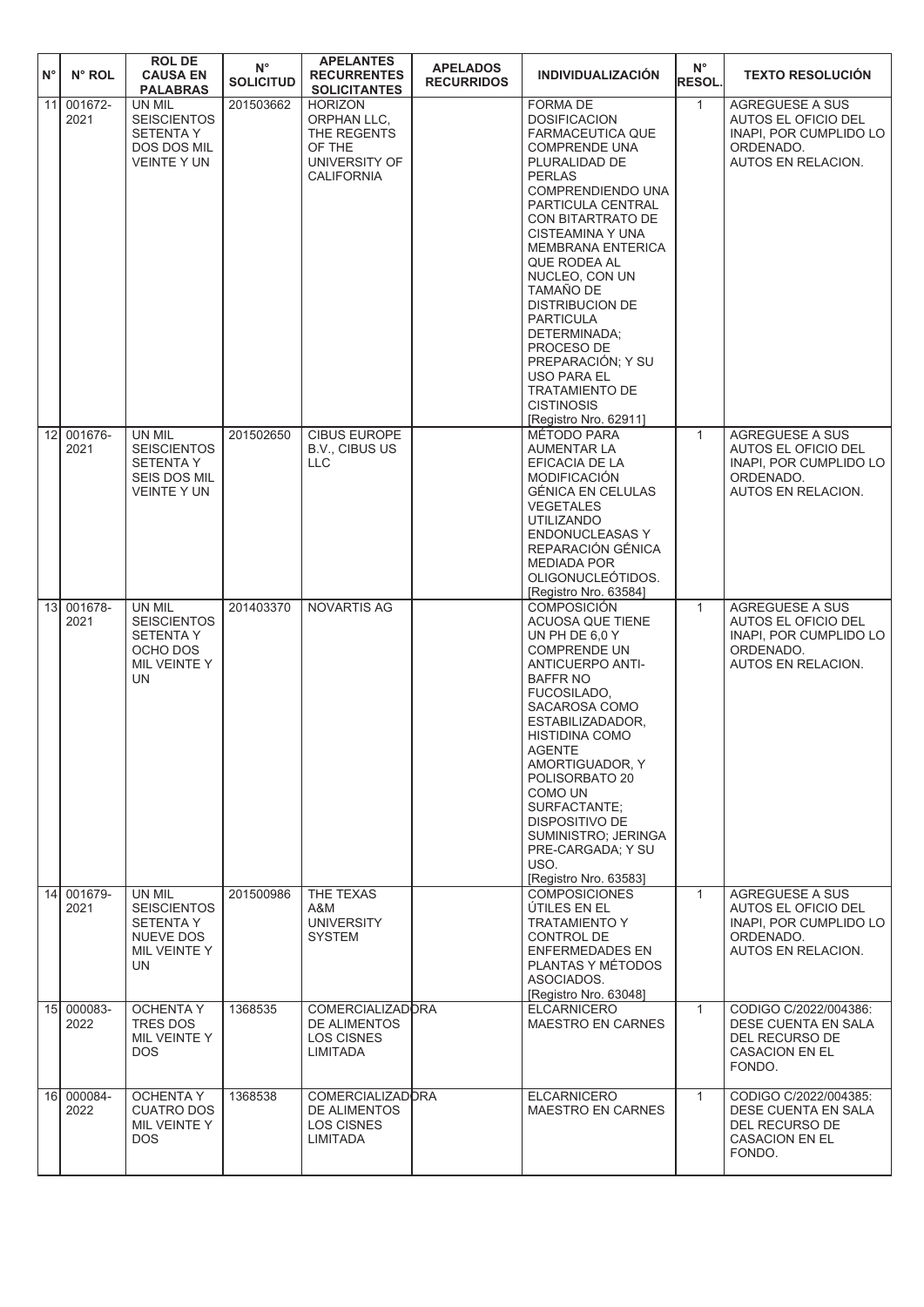| $N^{\circ}$     | N° ROL                | <b>ROL DE</b><br><b>CAUSA EN</b><br><b>PALABRAS</b>                                      | $N^{\circ}$<br><b>SOLICITUD</b> | <b>APELANTES</b><br><b>RECURRENTES</b><br><b>SOLICITANTES</b>                          | <b>APELADOS</b><br><b>RECURRIDOS</b> | <b>INDIVIDUALIZACIÓN</b>                                                                                                                                                   | $N^{\circ}$<br><b>RESOL</b> | <b>TEXTO RESOLUCIÓN</b>                                                                                                                                                                                                                                                 |
|-----------------|-----------------------|------------------------------------------------------------------------------------------|---------------------------------|----------------------------------------------------------------------------------------|--------------------------------------|----------------------------------------------------------------------------------------------------------------------------------------------------------------------------|-----------------------------|-------------------------------------------------------------------------------------------------------------------------------------------------------------------------------------------------------------------------------------------------------------------------|
| 17              | 000096-<br>2022       | NOVENTA Y<br><b>SEIS DOS MIL</b><br><b>VEINTEY</b><br><b>DOS</b>                         | 1368540                         | <b>COMERCIALIZADORA</b><br><b>DE ALIMENTOS</b><br><b>LOS CISNES</b><br><b>LIMITADA</b> |                                      | <b>EL CARNICERO</b>                                                                                                                                                        | $\mathbf{1}$                | CODIGO C/2022/004384:<br>DESE CUENTA EN SALA<br>DEL RECURSO DE<br><b>CASACION EN EL</b><br>FONDO.                                                                                                                                                                       |
|                 | 18 000107-<br>2022    | <b>CIENTO</b><br>SIETE DOS<br>MIL VEINTE Y<br><b>DOS</b>                                 | 1397937                         | <b>JOSÉ LUIS</b><br><b>ESPINOZA</b><br><b>VENEGAS</b>                                  |                                      | <b>SEGURIDAD PRIVADA</b><br><b>SEAL SPA</b>                                                                                                                                | $\mathbf{1}$                | CODIGO C/2022/004382:<br>POR CUMPLIDO LO<br>ORDENADO DE FECHA<br>07-03-2021.<br><b>PROVEYENDO</b><br><b>DERECHAMENTE LA</b><br>PRESENTACION DE<br>FECHA 04-03-2022<br>CODIGO C/2022/004199:<br>DESE CUENTA EN SALA<br>DEL RECURSO DE<br><b>CASACION EN EL</b><br>FONDO. |
| 19 <sup>1</sup> | 000163-<br>2022       | <b>CIENTO</b><br><b>SESENTAY</b><br><b>TRES DOS</b><br>MIL VEINTE Y<br><b>DOS</b>        | 1417678                         | <b>PRODUCTORA</b><br><b>CONECTA MAS</b><br><b>DEPORTES</b><br>LIMITADA                 |                                      | <b>CONECTA</b>                                                                                                                                                             | $\mathbf{1}$                | CODIGO C/2022/004408:<br>DESE CUENTA EN SALA<br>DEL RECURSO DE<br><b>CASACION EN EL</b><br>FONDO.                                                                                                                                                                       |
|                 | 20 000223-<br>2022    | <b>DOSCIENTOS</b><br><b>VEINTEY</b><br><b>TRES DOS</b><br>MIL VEINTE Y<br><b>DOS</b>     | 1398170                         | <b>NATMYST SPA</b>                                                                     |                                      | NATMYST HEMP BUTIK                                                                                                                                                         | $\mathbf{1}$                | <b>SENTENCIA</b><br><b>REVOCATORIA</b>                                                                                                                                                                                                                                  |
| 21              | 000234-<br>2022       | <b>DOSCIENTOS</b><br><b>TREINTA Y</b><br><b>CUATRO DOS</b><br>MIL VEINTE Y<br><b>DOS</b> | 202000024                       | <b>SHARP DAVID</b><br><b>ALLEN</b>                                                     |                                      | <b>SISTEMA DE</b><br>ALINEACIÓN DE BANDA<br>CON RODILLOS DE<br><b>ALINEACIÓN</b><br><b>EXTERNOS Y QUE</b><br>TIENE UN RODILLO DE<br>ALINEACIÓN CENTRAL<br><b>PIVOTANTE</b> | $\mathbf{1}$                | CODIGO C/2022/004401:<br>PREVIO A PROVEER<br><b>ACOMPAÑESE</b><br><b>EFECTIVAMENTE</b><br>DOCUMENTO OFRECIDO<br>AL OTROSI DE ESTA<br>PRESENTACION.<br>DENTRO DE TERCERO<br>DÍA, BAJO<br>APERCIBIMIENTO DE<br>TENERLO POR NO<br>PRESENTADO.                              |
|                 | 22 000248-<br>2022    | <b>DOSCIENTOS</b><br><b>CUARENTA Y</b><br>OCHO DOS<br>MIL VEINTE Y<br><b>DOS</b>         | 1411993                         | <b>KAPITAL</b><br><b>BUILDING SPA</b>                                                  |                                      | <b>WORK CENTER</b><br><b>VESPUCIO</b>                                                                                                                                      | $\mathbf{1}$                | <b>SENTENCIA</b><br><b>REVOCATORIA</b>                                                                                                                                                                                                                                  |
|                 | 23 000251-<br>2022    | <b>DOSCIENTOS</b><br><b>CINCUENTA Y</b><br>UN DOS MIL<br><b>VEINTEY</b><br><b>DOS</b>    | 1397002                         | <b>COMPITE SPA</b>                                                                     |                                      | <b>COMPITE CORP</b>                                                                                                                                                        | $\mathbf{1}$                | <b>SENTENCIA</b><br><b>CONFIRMATORIA</b>                                                                                                                                                                                                                                |
|                 | $24 000253 -$<br>2022 | <b>DOSCIENTOS</b><br><b>CINCUENTA Y</b><br>TRES DOS<br>MIL VEINTE Y<br><b>DOS</b>        | 1433439                         | <b>IMPORTADORA</b><br>Υ<br><b>EXPORTADORA</b><br>AXIZZ LIMITADA                        |                                      | <b>AXIZZ</b>                                                                                                                                                               | $\mathbf{1}$                | <b>SENTENCIA</b><br><b>CONFIRMATORIA</b>                                                                                                                                                                                                                                |
|                 | 25 000256-<br>2022    | <b>DOSCIENTOS</b><br><b>CINCUENTA Y</b><br>SEIS DOS MIL<br><b>VEINTEY</b><br><b>DOS</b>  | 1352879                         | SUREFLAP LTD                                                                           |                                      | <b>ANIMO</b>                                                                                                                                                               | $\mathbf{1}$                | <b>SENTENCIA</b><br><b>CONFIRMATORIA</b>                                                                                                                                                                                                                                |
|                 | 26 000258-<br>2022    | <b>DOSCIENTOS</b><br><b>CINCUENTA Y</b><br>OCHO DOS<br>MIL VEINTE Y<br><b>DOS</b>        | 1448149                         | <b>FEDERICO</b><br><b>WILCKENS</b><br><b>CLAUSSEN</b>                                  |                                      | <b>WILCKENS</b>                                                                                                                                                            | $\mathbf{1}$                | <b>SENTENCIA</b><br><b>REVOCATORIA</b>                                                                                                                                                                                                                                  |
|                 | 27 000269-<br>2022    | <b>DOSCIENTOS</b><br><b>SESENTA Y</b><br>NUEVE DOS<br>MIL VEINTE Y<br><b>DOS</b>         | 1404434                         | DOMINGUEZ Y<br><b>VALDERAS</b><br>LIMITADA                                             |                                      | <b>TRAVEL MANAGER BY</b><br>D.V                                                                                                                                            | $\mathbf{1}$                | <b>SENTENCIA</b><br><b>CONFIRMATORIA</b>                                                                                                                                                                                                                                |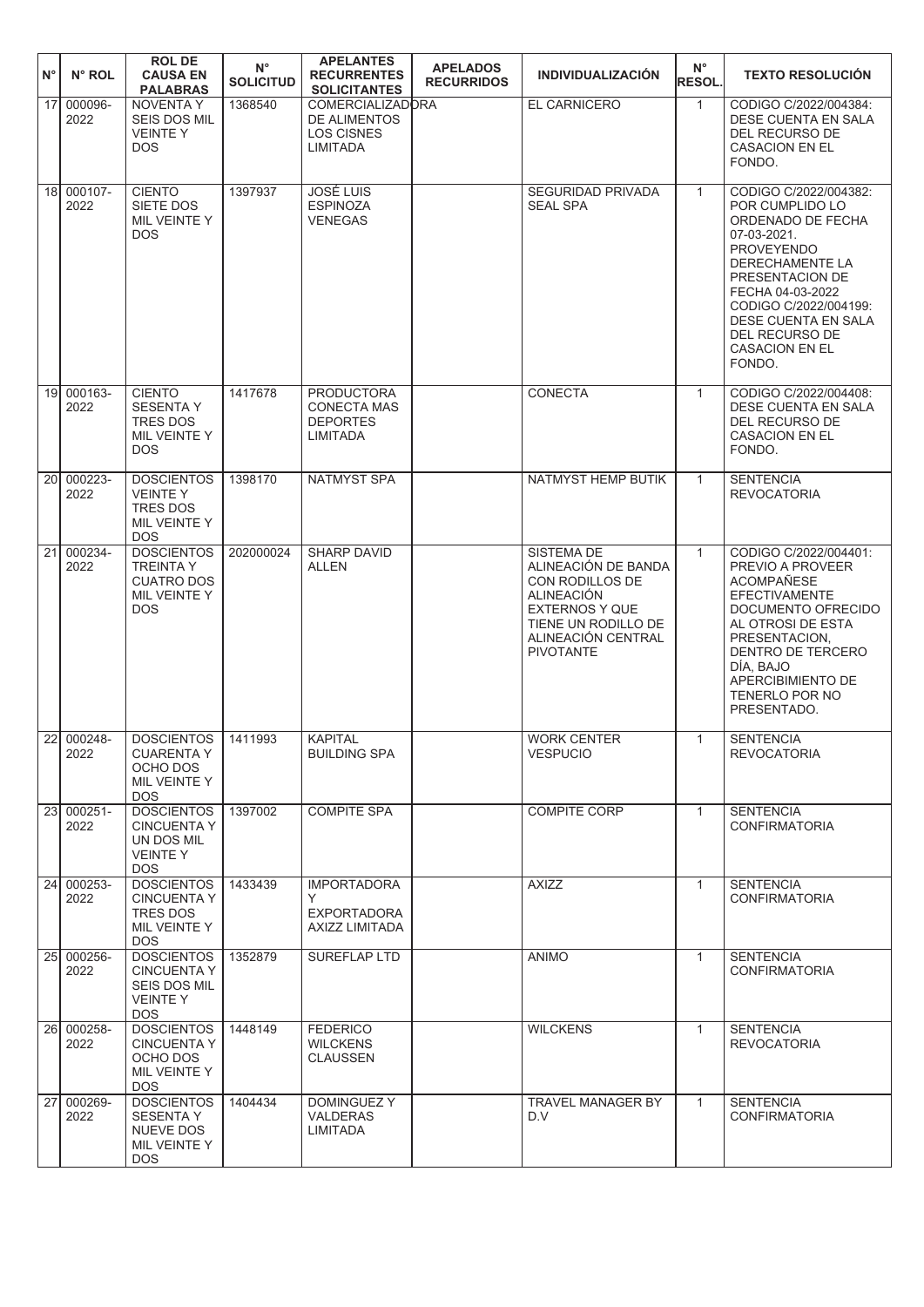|                    |                    | <b>ROL DE</b>                                                                            | $N^{\circ}$      | <b>APELANTES</b>                                                                           | <b>APELADOS</b>                       |                                     | $N^{\circ}$    |                                                                                                                                                                                                                                                                                                                                                     |
|--------------------|--------------------|------------------------------------------------------------------------------------------|------------------|--------------------------------------------------------------------------------------------|---------------------------------------|-------------------------------------|----------------|-----------------------------------------------------------------------------------------------------------------------------------------------------------------------------------------------------------------------------------------------------------------------------------------------------------------------------------------------------|
| $\mathsf{N}^\circ$ | $N^{\circ}$ ROL    | <b>CAUSA EN</b><br><b>PALABRAS</b>                                                       | <b>SOLICITUD</b> | <b>RECURRENTES</b><br><b>SOLICITANTES</b>                                                  | <b>RECURRIDOS</b>                     | <b>INDIVIDUALIZACIÓN</b>            | <b>RESOL.</b>  | <b>TEXTO RESOLUCIÓN</b>                                                                                                                                                                                                                                                                                                                             |
| 28                 | 000273-<br>2022    | <b>DOSCIENTOS</b><br><b>SETENTA Y</b><br><b>TRES DOS</b><br>MIL VEINTE Y<br><b>DOS</b>   | 1439498          | ALBERTO<br><b>RANDOLPH</b><br>ZINK ROCUANT                                                 |                                       | <b>TERRAZA CHIC</b>                 | $\mathbf{1}$   | <b>SENTENCIA</b><br><b>REVOCATORIA</b>                                                                                                                                                                                                                                                                                                              |
| 29 l               | 000274-<br>2022    | <b>DOSCIENTOS</b><br><b>SETENTA Y</b><br><b>CUATRO DOS</b><br>MIL VEINTE Y<br><b>DOS</b> | 1411707          | <b>ALEX ANDRES</b><br>SOTO ACOSTA                                                          |                                       | <b>CERVEZA FANTASMA</b>             | $\mathbf{1}$   | <b>SENTENCIA</b><br><b>CONFIRMATORIA</b>                                                                                                                                                                                                                                                                                                            |
|                    | 30 000279-<br>2022 | <b>DOSCIENTOS</b><br><b>SETENTA Y</b><br>NUEVE DOS<br>MIL VEINTE Y<br><b>DOS</b>         | 1377006          | <b>INVERSIONES</b><br>PUNTA DEL<br>SUR S.A                                                 |                                       | <b>CHAP</b><br><b>CYBERSECURITY</b> | $\mathbf{1}$   | <b>SENTENCIA</b><br><b>CONFIRMATORIA</b>                                                                                                                                                                                                                                                                                                            |
|                    | 31 000281-<br>2022 | <b>DOSCIENTOS</b><br><b>OCHENTA Y</b><br>UN DOS MIL<br><b>VEINTEY</b><br><b>DOS</b>      | 1398052          | <b>IVOTEC SPA</b>                                                                          |                                       | <b>CELEBRAT</b>                     | $\overline{2}$ | CODIGO C/2022/004398: A<br>LO PRINCIPAL:<br>ATENDIDO QUE LA<br>PRESENTE CAUSA ES DE<br>NATURALEZA NO<br>CONTENCIOSA Y QUE NO<br>SE PRESENTARON LOS<br>ALEGATOS DENTRO DE<br>PLAZO, NO HA LUGAR<br>POR IMPROCEDENTE; AL<br><b>OTROSI: ESTESE AL</b><br>MERITO DE LO<br><b>RESUELTO</b><br>PRECEDENTEMENTE.<br><b>SENTENCIA</b><br><b>REVOCATORIA</b> |
| 32                 | 000282-<br>2022    | <b>DOSCIENTOS</b><br><b>OCHENTA Y</b><br>DOS DOS MIL<br><b>VEINTEY</b><br><b>DOS</b>     | 1411343          | POCURO S.A.                                                                                |                                       | <b>BONIMARKET</b>                   | $\mathbf{1}$   | <b>SENTENCIA</b><br><b>REVOCATORIA</b>                                                                                                                                                                                                                                                                                                              |
| 33I                | 000294-<br>2022    | <b>DOSCIENTOS</b><br><b>NOVENTA Y</b><br><b>CUATRO DOS</b><br>MIL VEINTE Y<br><b>DOS</b> | 1403435          | <b>IMPORTADORA</b><br>Y<br><b>EXPORTADORA</b><br>H.J. Ltda                                 | <b>INVERSIONES</b><br><b>MAGO SPA</b> | <b>SECOMLAB</b>                     | $\mathbf{1}$   | CODIGO C/2022/004390: A<br>LO PRINCIPAL: TENGASE<br>PRESENTE AL SE HACE<br>PARTE; AL OTROSI:<br>COMO SE PIDE.<br>AUTOS EN RELACION.                                                                                                                                                                                                                 |
|                    | 34 000305-<br>2022 | <b>TRECIENTOS</b><br>CINCO DOS<br>MIL VEINTE Y<br>DOS.                                   | 1400766          | <b>SOCIEDAD</b><br><b>COMERCIALIZADORA</b><br><b>CARNES EL</b><br><b>MESON</b><br>LIMITADA |                                       | CARNES EL MESON                     | $\mathbf{1}$   | CODIGO C/2022/004399:<br>COMO SE PIDE A LA<br>SOLICITUD DE<br>ALEGATOS. AUTOS EN<br>RELACION.                                                                                                                                                                                                                                                       |
|                    | 35 000306-<br>2022 | <b>TRECIENTOS</b><br><b>SEIS DOS MIL</b><br><b>VEINTEY</b><br>DOS.                       | 1400794          | SOCIEDAD<br><b>COMERCIALIZADORA</b><br><b>CARNES EL</b><br><b>MESON</b><br>LIMITADA        |                                       | <b>CARNES EL MESON</b>              | $\mathbf{1}$   | CODIGO C/2022/004400:<br>COMO SE PIDE A LA<br>SOLICITUD DE<br>ALEGATOS. AUTOS EN<br>RELACION.                                                                                                                                                                                                                                                       |
|                    | 36 000307-<br>2022 | <b>TRECIENTOS</b><br>SIETE DOS<br>MIL VEINTE Y<br>DOS.                                   | 1396358          | NIKE INNOVATE<br>C.V.                                                                      |                                       | <b>BLAZER</b>                       | $\mathbf{1}$   | CODIGO C/2022/004407: A<br>LO PRINCIPAL: TENGASE<br>PRESENTE AL SE HACE<br>PARTE; AL OTROSI:<br>COMO SE PIDE A LA<br>SOLICITUD DE<br>ALEGATOS. AUTOS EN<br>RELACION.                                                                                                                                                                                |
|                    | 37 000321-<br>2022 | <b>TRECIENTOS</b><br><b>VEINTE Y UN</b><br>DOS MIL<br><b>VEINTEY</b><br>DOS.             | 1327628          | <b>TIGRE CHILE</b><br>S.A.                                                                 |                                       | <b>TIGRE</b>                        | $\mathbf{1}$   | CÓDIGO C/2022/004393: A<br>LO PRINCIPAL Y<br>SEGUNDO OTROSI:<br>TENGASE PRESENTE: AL<br>PRIMER OTROSI: COMO<br>SE PIDE.<br>AUTOS EN RELACION.                                                                                                                                                                                                       |